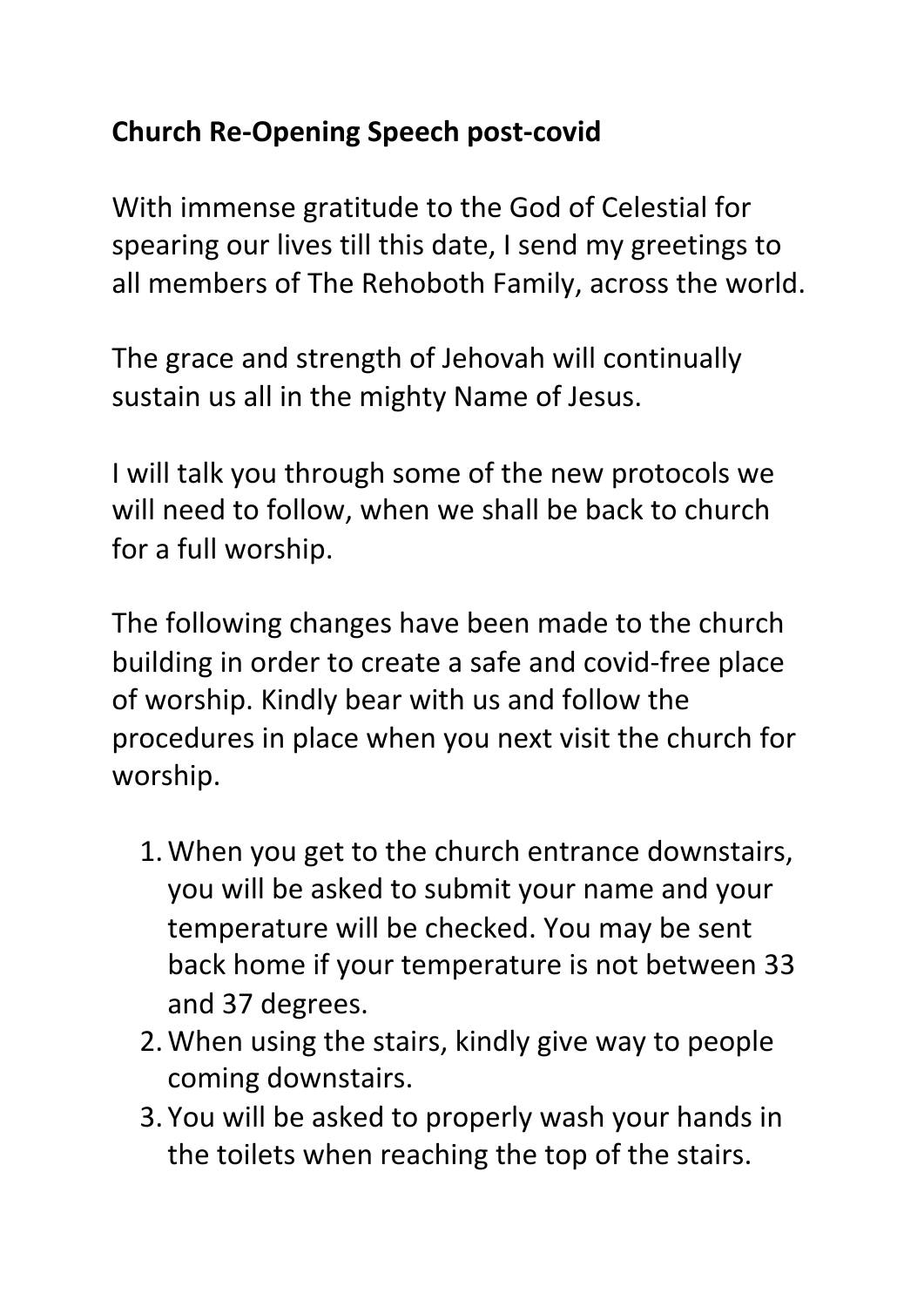- 4. You will be provided with a free face which is mandatory that you wear at all times. Also a pair of gloves will be given to you, should you need them. All officiating ministers will be provided with a shield to protect your face and reduce the spread of the virus.
- 5. After changing into your sutana in the appropriate changing rooms (always make sure there are bot more than 2 people in the changing rooms at any giving time), please make your way into the main sanctuary and sanitise your hands before going in.
- 6. Inside the main sanctuary there will be a very limited number of chairs and you will be given a seat to occupy for the entirety of the service. Please ensure you do not move around during the service and kindly limit the talking.
- 7. The doors of the main sanctuary will be kept open at all times for ventilation reasons. The back doors of the sanctuary will be used as the entrance, whilst the side doors will be used for exit only. Please follow the marks on the floor to be clear on your positioning around the building.
- 8. Kindly ask the ushers to help you with bibles, envelopes and trays should need any.
- 9. Please note that, according to the guidelines given by the UK Government, all receptions and food sharing is not currently allowed, hence the kitchen will be temporarily closed, until further notice.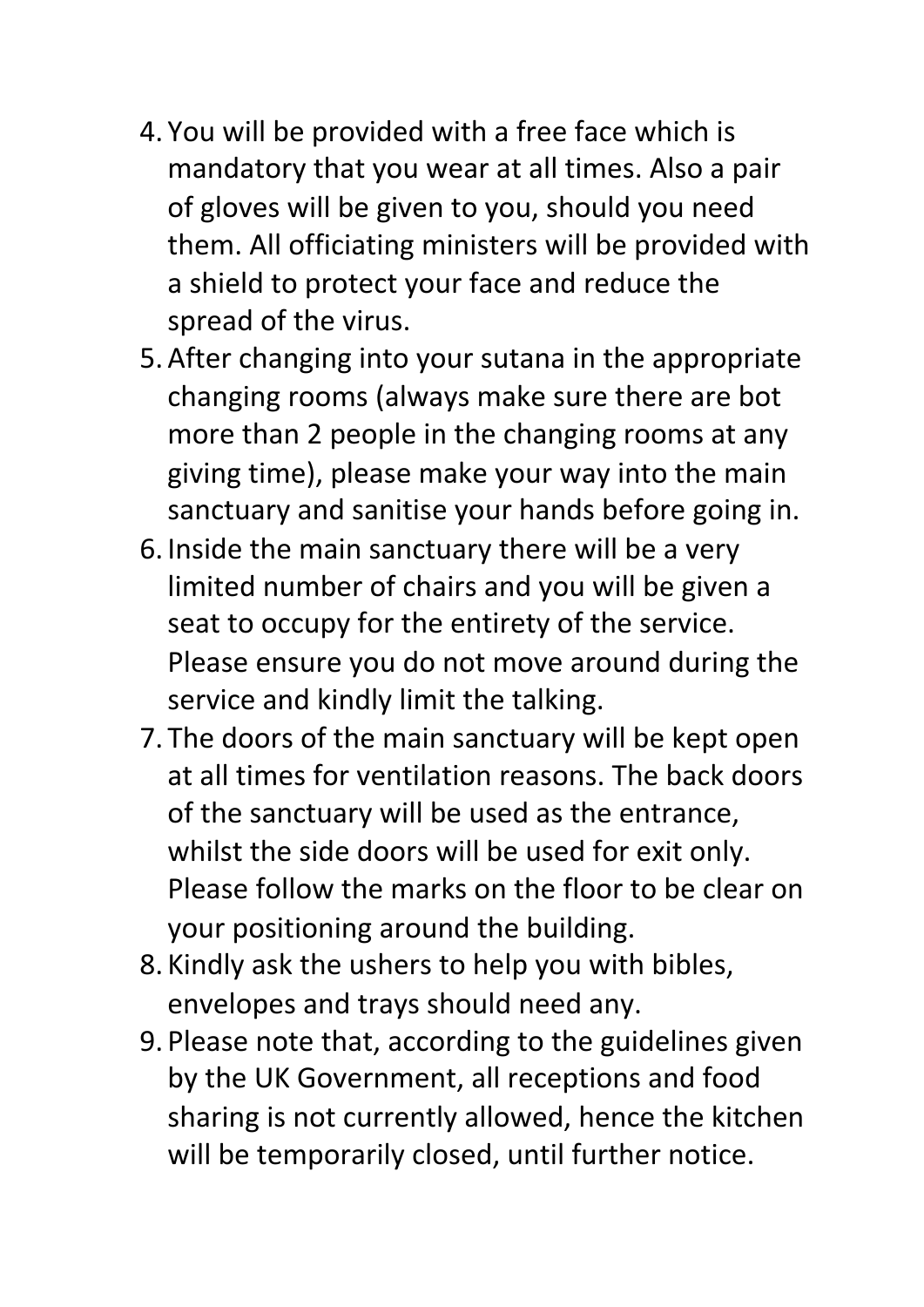- 10. The Sunday School will also be closed for the time being as it the space available for children and teachers will be too small. Children of age 10 or above will be directed to the function hall with adults looking after them. A screen has been provided in the function hall for the overflow crowd to comfortably follow the service, maintaining social distance.
- 11. The Mercy Land will be open only after the church service, and social distancing applies in there too. Only 6 people can enter the Mercy Land at one given time.
- 12. All surfaces have been cleaned and wipeddown, and after every service all surfaces will be cleaned again to be ready for the following service.
- 13. Above all, remember to always keep your mask on your face, avoid touching your face, sanitise your hands and maintain distance from others if you need to talk to them. All this instructions are for your individual safety and the safety of others.
- 14. Unfortunately, the elderly ones above the age of 70 and the children under 10 will not be able to attend church for now. If you have underlining health conditions or you are vulnerable, please stay at home. If you have Coronavirus or have been in contact with someone who has been tested positive, please stay at home. We miss you